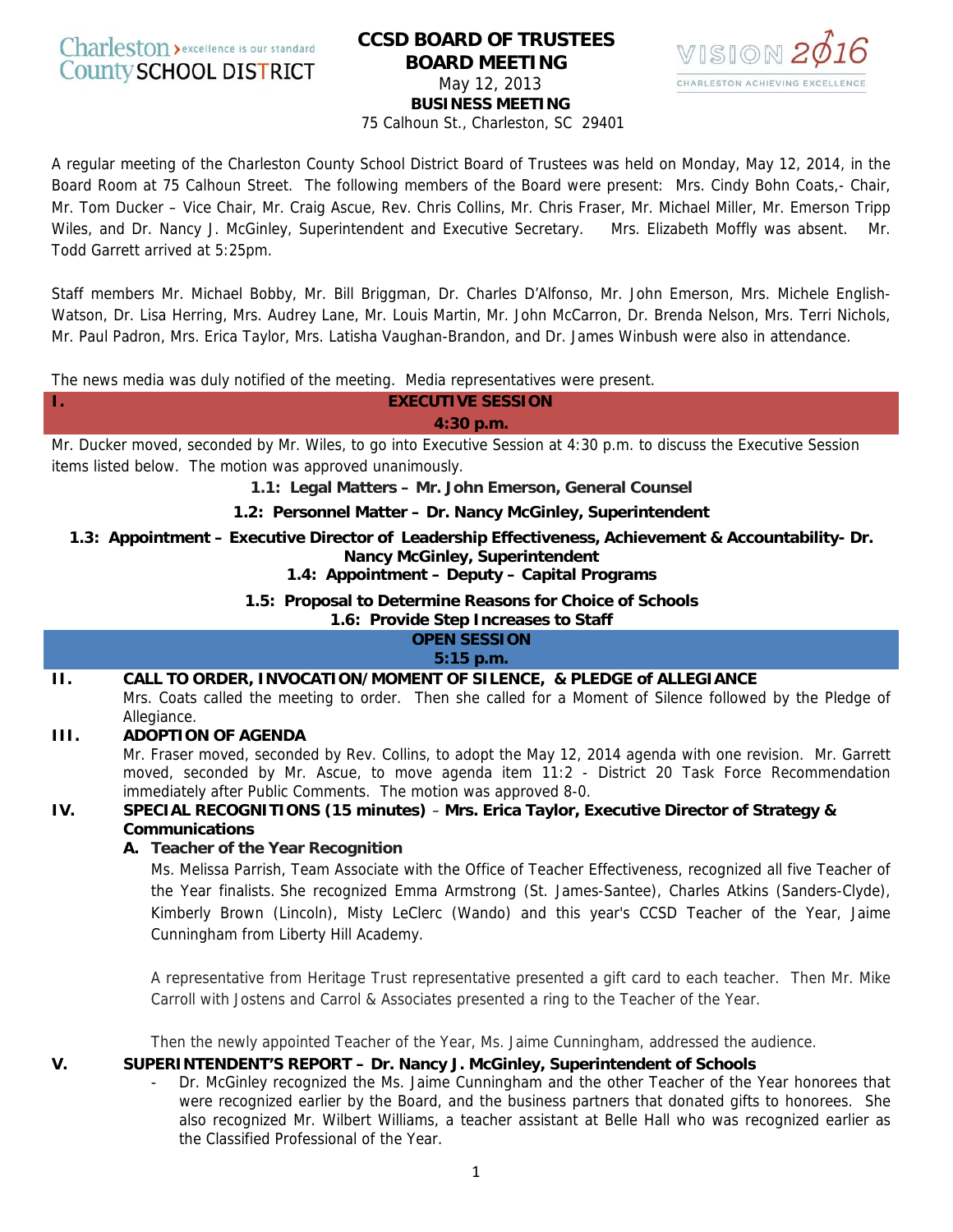- On Saturday, May  $10^{th}$ , the  $6^{th}$  Annual Superintendent's Cup Tennis Tournament was held. She congratulated the team from Orange Grove Charter for winning this year's tournament.
- Last week Dr. McGinley, Mrs. Coats, Mr. Bobby, traveled to New York with bond attorney for the district to meet with Moody's Investor Services bond rating companies to make a proposal on behalf of the district. A decision regarding our district's credit rating is forthcoming.
- Finally, Dr. McGinley announced the make-up days for the inclement weather experienced earlier in the school year. June 4 will be a normal school day (full day), June 5 will be a half day for students, full day for staff and June 6 will be a half day for students, full day for staff. Additional information regarding these days and how staff will have options to make up the inclement weather days, will be released shortly via an Administrative Bulletin.

#### **VI. VISITORS, PUBLIC COMMUNICATIONS**

- 1. Dr. Barbara Holmes, a resident of the West Side Neighborhood Association and former educator, addressed the Board in support of the curriculum proposed by Dr. Lenhardt.
- 2. Ms. Ruby Randall, a resident of the West Side Neighborhood Association and former educator, addressed the Board in support of the curriculum proposed by Dr. Lenhardt.
- 3. Mr. Peter Lawerence addressed the Board to correct a misunderstanding related to the district. He urged the board to do the right thing for Burke.
- 4. Mr. Mohammed Idris, addressed the Board about miscellaneous matters. He requested Board identify a day to honor the Pope and President.
- 5. Mr. Patrick Hayes expressed concerns to the Board about the BRIDGE program. He said the Board should look at data prior to wrapping up BRIDGE incentives. He suggested that not enough information has been provided to justify bonuses of \$20 - \$20,000 of taxpayer dollars.
- 6. Mr. Edward Jones, Chair of the District 20 Constituent Board, urged the Board to support the District 20 Constituent Task Force recommendation with the exception of Sanders Clyde for the 2014-2015 school year. He said this plan is cost effective and the program is already in place.
- 7. Ms. Kristie Brian, a CCSD parent and diversity counselor, addressed the Board in support of a dual track at Murray LaSaine ES. She said anything otherwise would undermine what was offered earlier. She expressed concerns about the District catering to newcomers in the neighborhood. She urged the CCSD Diversity Council to address the issues related to having a dual track at Murray LaSaine ES.
- 8. Mr. LaTonya Gamble, a CCSD parent, addressed the Board in support of the District 20 Task Force recommendation. She said the program would allow students to earn high school credits.
- 9. Mr. Joshua Jaques, pastor of Friendship Missionary Church, addressed the Board about utilizing space at Wilmont Fraser for services on Sunday. They will maintain the property in exchange for the ability to park there.
- 10. Mr. Jason Slade expressed concern about Montessori at Murray LaSaine ES due to redevelopment in the area.
- 11. Mr. Anthony Blake expressed concerns about transparency in relation to Montessori programs. He urged the Board to promote transparency.
- 12. Various students addressed the Board about equal education for all at Murray LaSaine ES.

## **VII. APPROVAL OF MINUTES/EXECUTIVE SESSION AGENDA ITEMS**

## **7.1: A. Open Session Minutes of April 28, 2014**

Mr. Ascue moved, seconded by Mr. Garrett, to approve the open session minutes of April 28, 2014. The vote was 7-1-0 (Fraser abstained).

## **B. Open Session Minutes of the Special Called Meeting of May 6, 2014.**

Mr. Wiles moved, seconded by Mr. Ascue, to approve the open session minutes of May 6, 2014. The vote was 6-2-0 (Fraser and Garrett abstained).

## **7.2: Executive Session Action Items of May 12, 2014**

The Board voted on the following executive session action items of May 12, 2014.

Mr. Ducker said the Committee of the Whole afforded an opportunity for the Board to discuss the issue and served its purpose.

#### **1.1: Legal Matters – Mr. John Emerson, General Counsel**

The Board discussed legal matters. However, no actions were taken.

#### **1.2: Personnel Matter – Dr. Nancy McGinley, Superintendent**

Mr. Ducker moved, seconded by Mr. Fraser, that agenda item 1.3 be forwarded to the Policy Committee for discussion. The vote was 8-0.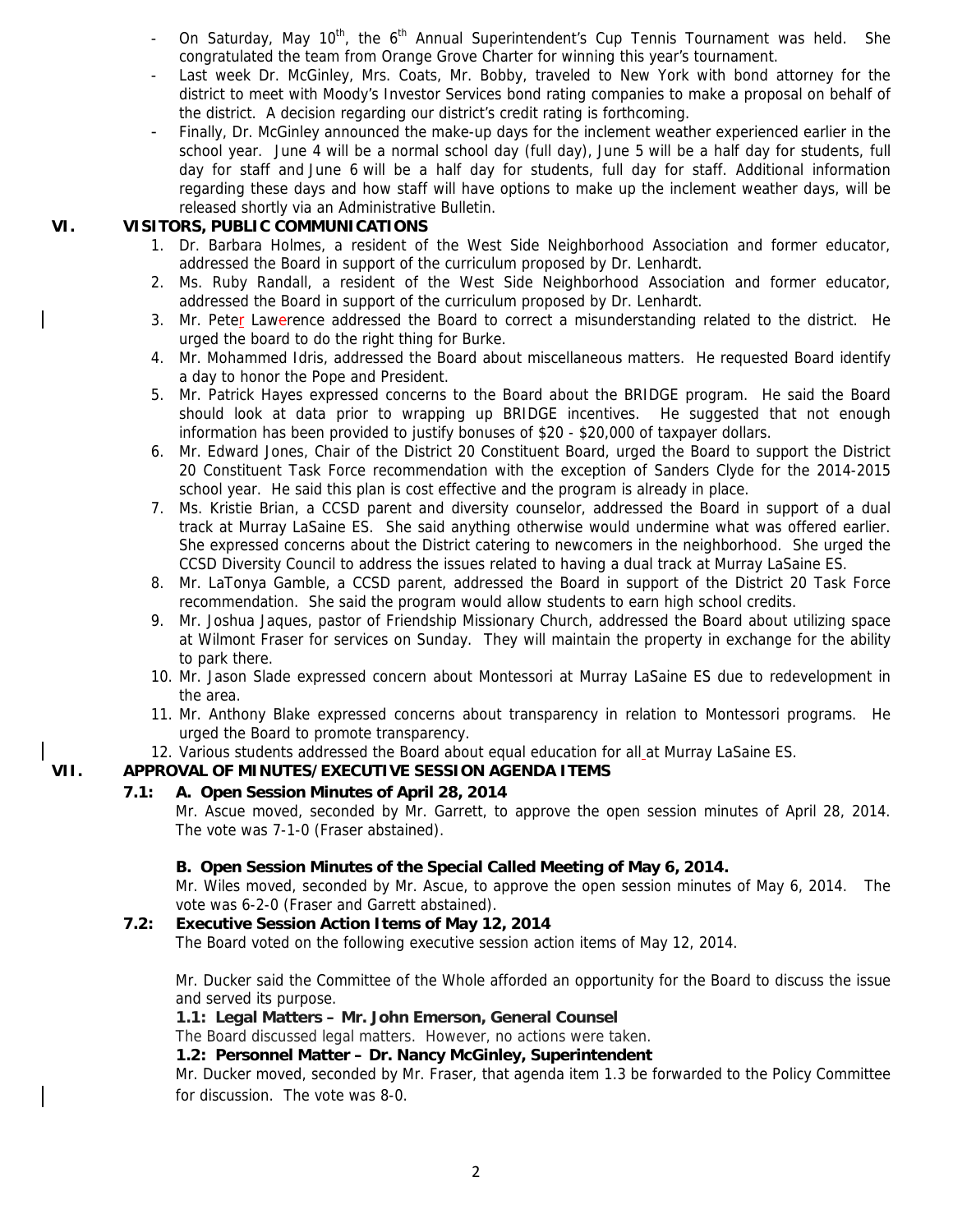# **1.3: Appointment – Executive Director of Leadership Effectiveness, Achievement & Accountability- Dr. Nancy McGinley, Superintendent**

This item was sent back to the Policy and Personnel Committee for further review. Therefore, no action was taken.

Mr. Fraser suggested that the policy be revised to reflect the current practice as it relates to hiring of senior level administrators.

Specifically, Mr. Fraser asked that the Policy Committee to review the policy regarding senior level hiring decisions being approved by the Board and modify the District's policy to reflect the District's current practice of first sending the recommendation to Policy and Personnel Committee.

## **1.4: Appointment – Deputy – Capital Programs**

Mr. Ducker moved, seconded by Mr. Miller, to pull the recommendation from the agenda and send it to the Policy and Personnel Committee. The motion failed 6-2 (only Ducker and Miller supported the motion).

Mr. Fraser moved, seconded by Mr. Garrett, to approve the recommendation to appoint Mr. Jeffrey Browry to the position of Deputy for Capital Programs. The vote was 4-3 (Collins, Ducker, and Miller opposed).

Note, Mr. Garrett did not vote on this item since he was out of the room during the vote.

# **1.5: Proposal to Determine Reasons for Choice of Schools**

Mr. Ascue moved, seconded by Mr. Wiles, to approve the recommendation to exempt the acquisition of a perception study from the procurement process. The funding source is General Operations Funds. The amount is \$18,500. The vote failed 3-3 (Ascue, Coats, and Wiles supported the motion; Collins, Ducker and Miller opposed; Fraser and Garrett recused themselves because of a business conflict). Recusal letters for both will be included in the May  $12<sup>th</sup>$  Board meeting to confirm the same.

Rev. Collins asked if it was a one time amount. Mrs. Coats confirmed. Rev. Collins asked if the district staff could do the work. Mrs. Coats said an independent study would allow the company to get information from private and parochial schools. Rev. Collins asked the goal of the study. Mrs. Coats said to find out why students are transferring out of CCSD Schools so the district could address the issues.

Mrs. Coats said she thought about allowing Studer to do the work. But later decided it was necessary to have a company that doesn't already have a business relationship with CCSD.

Mr. Ascue said the survey information is needed. Re-capturing these students would bring money back to the district. Rawle Murdy would go out and talk to parents and get feedback online. Mr. Ascue suggested using focus groups to bring feedback to board.

## **1.6: Provide Step Increases to Staff**

Rev. Collins moved, seconded by Mr. Fraser, to approve the request to provide step increase to a targeted group of District administrators who have not received step increases over the past two years, while all others eligible for step increases have received the same. The funding source is General Operating Fund, unless a position is funded out of another funding source. The vote was 7-1 (Coats opposed).

## **7.3: Financial Minutes of April 28, 2014**

Mr. Ducker moved, seconded by Mr. Miller, to approve the financial minutes of April 28, 2014. The vote was 8-0.

## **VIII. CAE UPDATE**

There were no CAE Updates to come before the Board at this meeting.

# **IX. MANAGEMENT REPORT(S)**

There were no Management Reports to come before the Board at this meeting.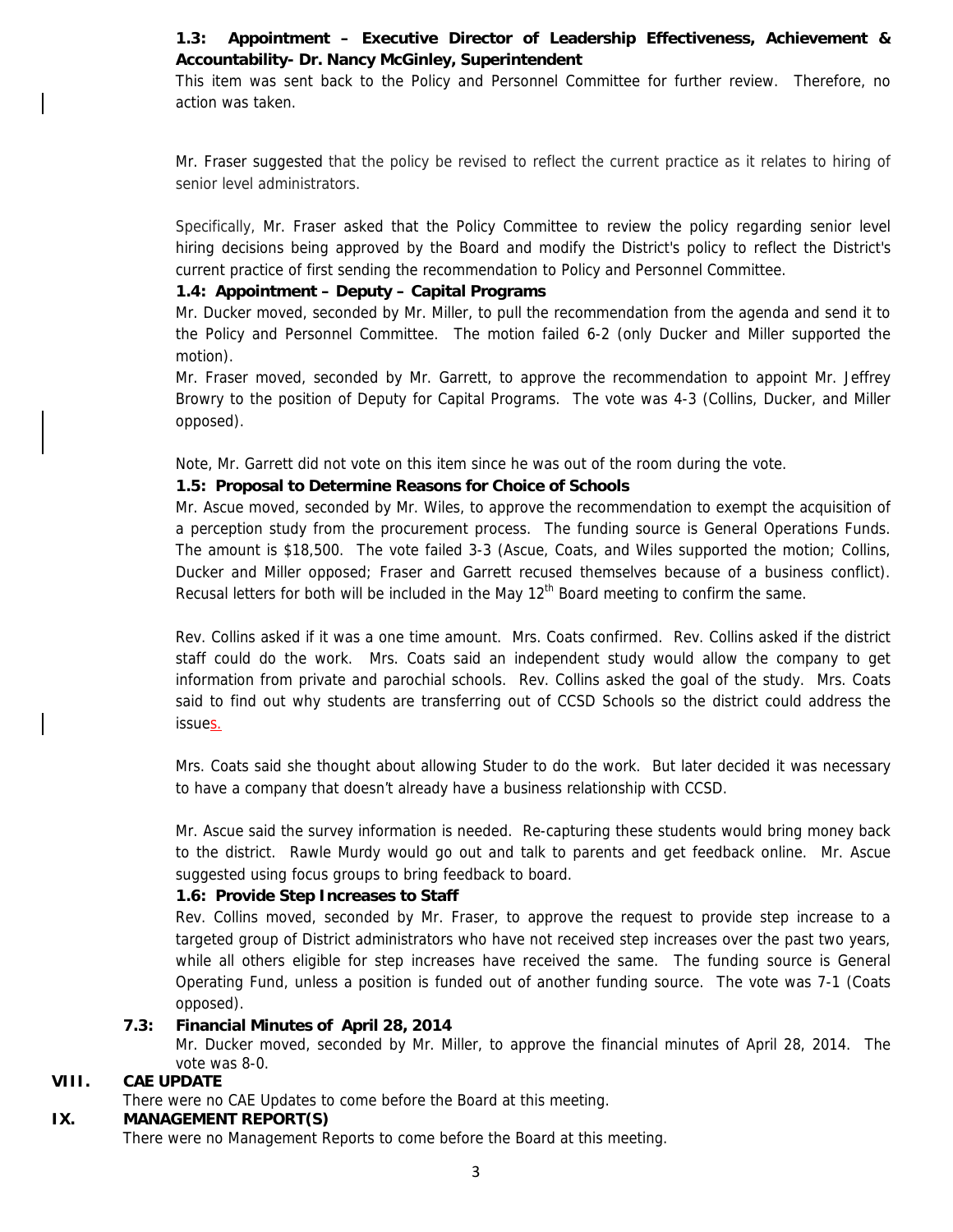#### **X. COMMITTEE REPORT(S)**

#### **10.1: Audit & Finance Committee – Mr. Todd Garrett**

#### **A. Audit & Finance Committee Update**

The Committee will provide information and receive input from Board members on the following: -Items that are currently before the committee that have not been brought forward to the Board; -Future topics the committee plans to bring forward; and -What is needed to move the item forward?

Mr. Garrett announced that the next Audit and Finance meeting would be held on May  $21^{st}$  10:30 – at 75 Calhoun St. The 1<sup>st</sup> reading of Budget will be discussed at this meeting.

 **B. Center for Advanced Studies at Wando – Covered Walkway Connector – Mr. Michael Bobby, Chief of Finance & Operations and Mr. Bill Lewis, Chief Operating Officer**  Mr. Garrett moved, seconded by Mr. Ascue, to approve the recommendation to authorize staff to enter a Not to Exceed Change Order for the Center of Advanced Studies at Wando – Covered Walkway Connector. The amount is \$815,908. The funding source is the one cent sales tax revenues. The vote was 6-2 (Ducker and Miller opposed).

Mr. Lewis said a minority contractor was selected. Rev. Collins said Morningside needs something similar.

Mr. Ducker asked if there was an alternative plan that would cost less. Mr. Lewis said the covered walkway would prevent students from getting wet on rainy days. They were successful in getting the cost down through value engineering.

Rev. Collins asked cost to close the sides in. Mr. Lewis said it would cost \$3 million. This is minimal amount. If it is closed in, air would be needed. Also, egress would be needed ever so often.

Mr. Miller said it's a long walk from the Center of Advanced Study. He asked if this would address the issue. He doesn't want to spend money now and spend more money later on the same project. Mr. Lewis said the plan would address issues.

#### **C. Renovations to West Ashley Middle School – Mr. Michael Bobby, Chief of Finance & Operations and Mr. Bill Lewis, Chief Operating Officer**

Mr. Garrett moved, seconded by Mr. Fraser, to approve the recommendation to utilize a list of four General Contractors to obtain competitive construction proposals for Renovations to West Ashley Middle School and proceed with a construction contract based on receipt of bid results that are within the established bid control number (\$2,000,000.00). The funding source is Fixed Cost of Ownership funds for fiscal year 2015. The vote was 7-0. Rev. Collins did not vote since he was out of the room.

Also note that agenda item 10.1E –District 10 Task Force Recommendation was deleted after it was determined that it was meant to be support documents for this agenda item.

Mr. Garrett said he verified his voting rights with Ms. Cathy Hazelwood and the Ethics Commission beforehand about voting because his brother's company is named as a participant for the renovation work.

#### **D. Head Start/Early Head Start Financial Report and In-Kind Budget Plan – Mr. Michael Bobby, Chief of Finance & Operations**

Mr. Garrett moved, seconded by Mr. Fraser, to approve the recommendation to approve non-federal match of Head Start/Early Head Start facility occupancy. The vote was 8-0.

#### **10.2: Policy & Personnel Committee – Mr. Tripp Wiles**

## **A. Policy Committee Update**

The Committee will provide information and receive input from Board members on the following: -Items that are currently before the committee that have not been brought forward to the Board; -Future topics the committee plans to bring forward; and -What is needed to move the item forward?

Mr. Wiles said the next meeting Policy Committee meeting is at 9:30am Wednesday in the Edisto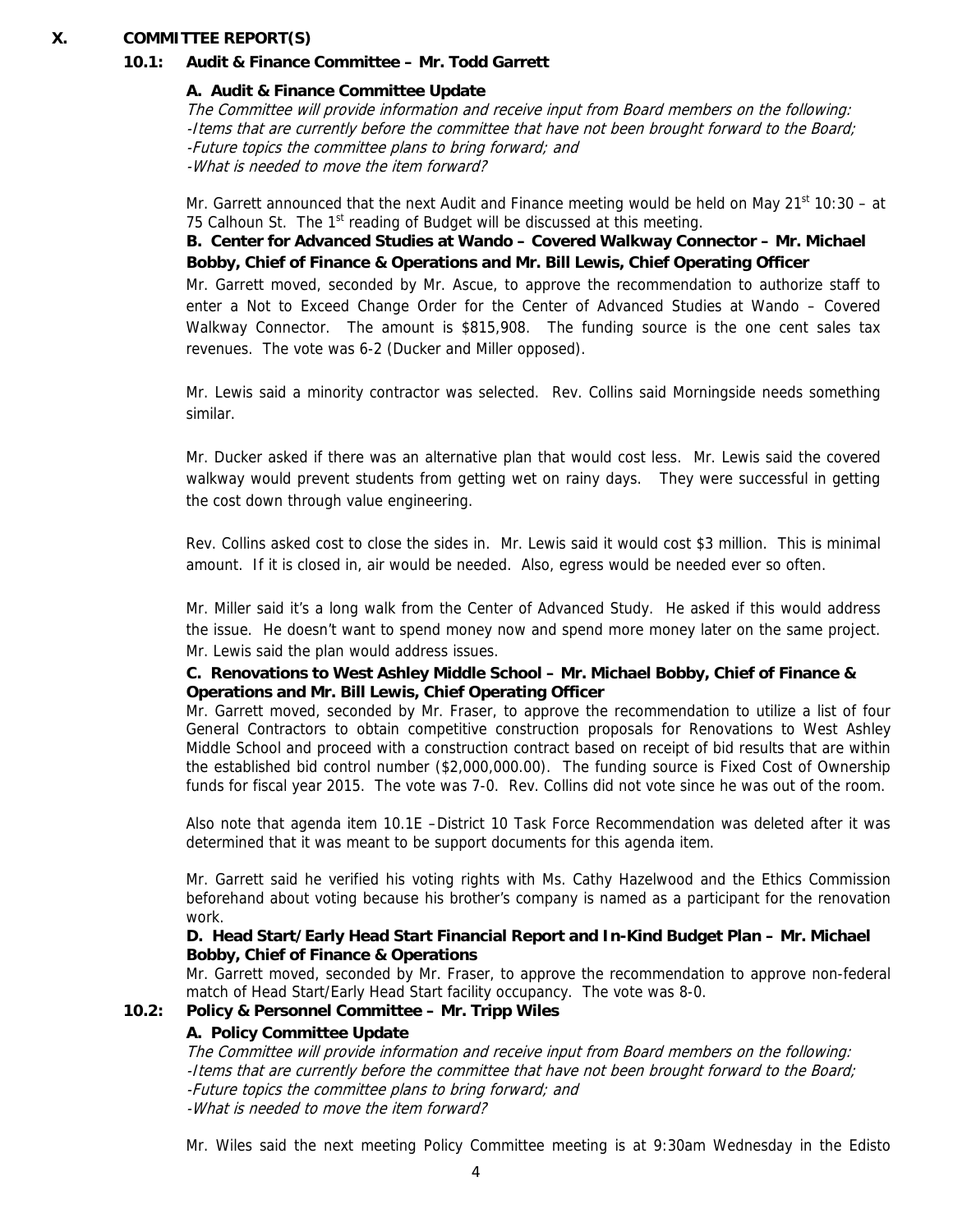Room at Calhoun St.

## **B. Policy GBAA – Sexual Harassment - Mr. John Emerson, General Counsel**

Mr. Wiles moved, seconded by Mr. Miller, to approve the first reading of the revisions of policy GBAA. The vote was 8-0.

# **10.3: Strategic Education Committee – Mr. Michael Miller**

 **A. Strategic Education Committee Update**

The Committee will provide information and receive input from Board members on the following: -Items that are currently before the committee that have not been brought forward to the Board; -Future topics the committee plans to bring forward; and -What is needed to move the item forward?

Mr. Miller announced that the next Strategic Education Committee meeting will be held on Wednesday, May 14<sup>th</sup> at 11am at 75 Calhoun St.

# **XI. POTENTIAL CONSENT AGENDA ITEMS**

## **11.1: Approval of Expenditures for Laura Brown Special Board Funds**

Mr. Fraser moved, seconded by Mr. Ascue, to approve the recommendation to allocate the Laura Brown Special Board Funds for the 2013-14 school year. The total amount allocated is \$49,999.88. The vote was 8-0.

# **11.2: District 20 Task Force Recommendation**

Mr. Garrett moved, seconded by Mr. Ascue, to approve the recommendation from the Committee of the Whole in regards to the District 20 Task Force Recommendation-- Mr. Garrett moved, seconded by Mr. Ascue, to make a recommendation to the full Board to implement a stand-alone middle school that would open August 2015 at the Rhett facility. The middle school would start with 6th grade middle school students from Memminger and Mitchell. Parents at Sanders Clyde would be allowed to make a voluntary transfer decision if they chose to move a student to the stand alone middle school. Mr. Garrett accepted the amendment. The vote was 6-2 (Collins and Miller opposed).

- Apply for MS Beds Code
- Establish a Project Team to plan for a program that mirrors the one in the West Ashley area and bring a report back to the board five months later on marketing, etc.
- Establish a timeline for implementation.

Rev. Collins asked Mr. Jones for clarity on the recommendation opening date. Mr. Jones said August 2015.

Dr. Lenhardt responded to a question from Mrs. Coats in reference to having the curriculum the same at Memminger and other middle schools. Dr. Lenhardt said the curriculum discussed was only for the program at Rhett.

Rev. Collins questioned the recommendation to delay the program. Mr. Garrett said the idea is to have a new program. Mr. Ascue said the wait would allow work to be done in the community to ensure that the program would be done the way it should be done. Mr. Miller said he shared Rev. Collins' concern about having a stand-alone middle school. However, his concern is that District 20 has been eagerly working for options for at least three years. The plan proposed would be highly effective. However, he would like for the program to start immediately. Mrs. Coats said the District 20 recommendation is not to create a stand-alone middle school next year.

Mr. Fraser said the Committee of a Whole discussed the topic thoroughly. Then he called for the question.

# **XII. NEW BUSINESS**

- 1. Mrs. Coats shared a request from Mrs. Moffly calling for the Board to write the Legislation Delegation to request a change to the June  $6<sup>th</sup>$  make up day decision. Mrs. Coats said she would draft a letter.
- 2. Mr. Miller announced his partnership efforts to showcase the artwork of local students from 9am-4 pm at 24 North Market Street.
- 3. Mr. Ascue asked the District to look at a better way to address issues related to marketing of Montessori schools.
- 4. Mr. Ducker asked staff review the data and revisit the Murray LaSaine Montessori decision.